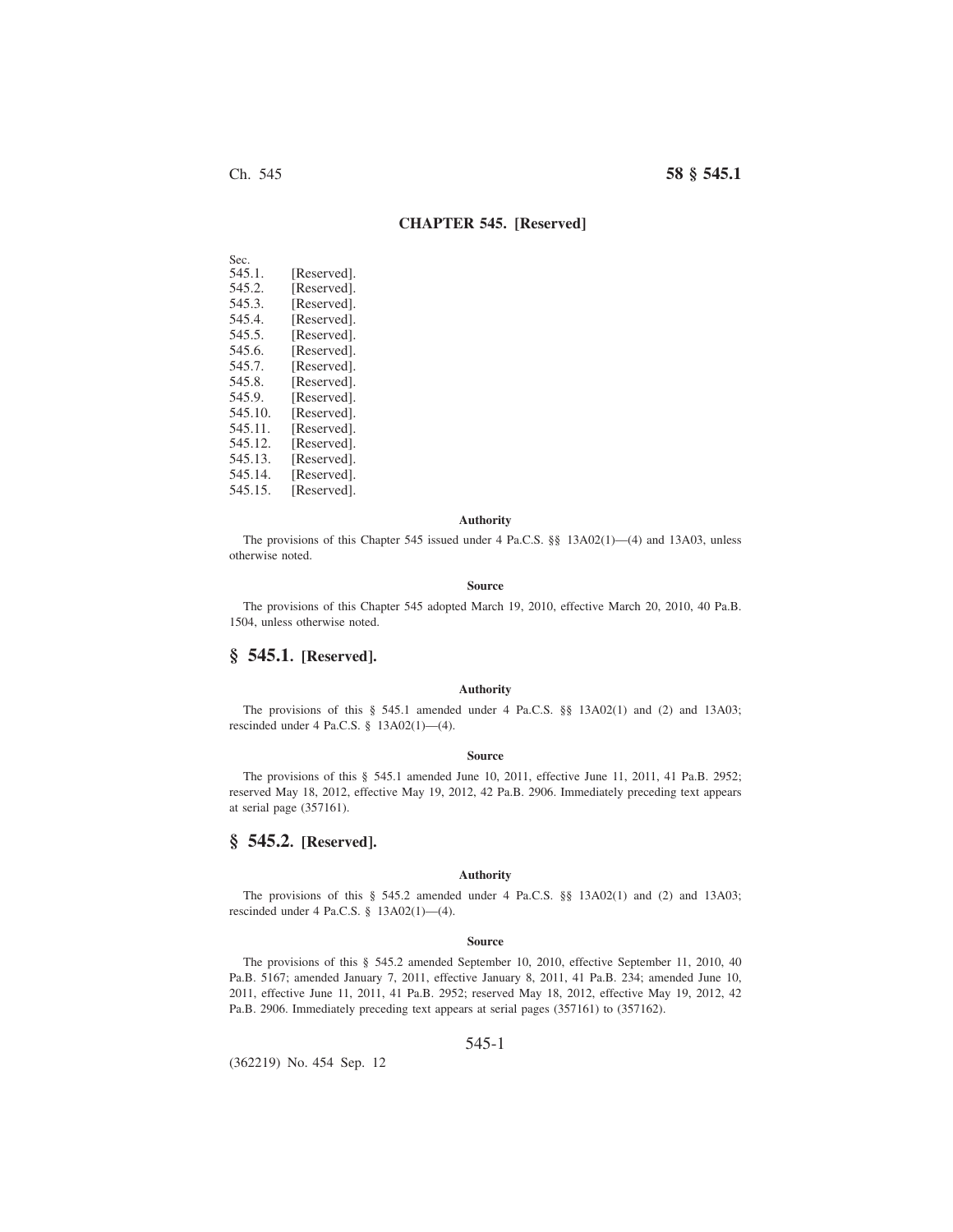## **§ 545.3. [Reserved].**

## **Authority**

The provisions of this § 545.3 rescinded under 4 Pa.C.S. § 13A02(1)—(4).

### **Source**

The provisions of this § 545.3 reserved May 18, 2012, effective May 19, 2012, 42 Pa.B. 2906. Immediately preceding text appears at serial page (357162).

## **§ 545.4. [Reserved].**

## **Authority**

The provisions of this § 545.4 rescinded under 4 Pa.C.S. § 13A02(1)—(4).

### **Source**

The provisions of this § 545.4 amended June 4, 2010, effective June 5, 2010, 40 Pa.B. 2959; reserved May 18, 2012, effective May 19, 2012, 42 Pa.B. 2906. Immediately preceding text appears at serial page (357163).

# **§ 545.5. [Reserved].**

### **Authority**

The provisions of this § 545.5 rescinded under 4 Pa.C.S. § 13A02(1)-(4).

#### **Source**

The provisions of this § 545.5 amended June 4, 2010, effective June 5, 2010, 40 Pa.B. 2959; reserved May 18, 2012, effective May 19, 2012, 42 Pa.B. 2906. Immediately preceding text appears at serial pages (357163) to (357164).

# **§ 545.6. [Reserved].**

## **Authority**

The provisions of this § 545.6 rescinded under 4 Pa.C.S. § 13A02(1)—(4).

#### **Source**

The provisions of this § 545.6 reserved May 18, 2012, effective May 19, 2012, 42 Pa.B. 2906. Immediately preceding text appears at serial page (357164).

# **§ 545.7. [Reserved].**

## **Authority**

The provisions of this § 545.7 rescinded under 4 Pa.C.S. § 13A02(1)—(4).

## **Source**

The provisions of this § 545.7 reserved May 18, 2012, effective May 19, 2012, 42 Pa.B. 2906. Immediately preceding text appears at serial page (357164).

## 545-2

(362220) No. 454 Sep. 12

*2012 Commonwealth of Pennsylvania*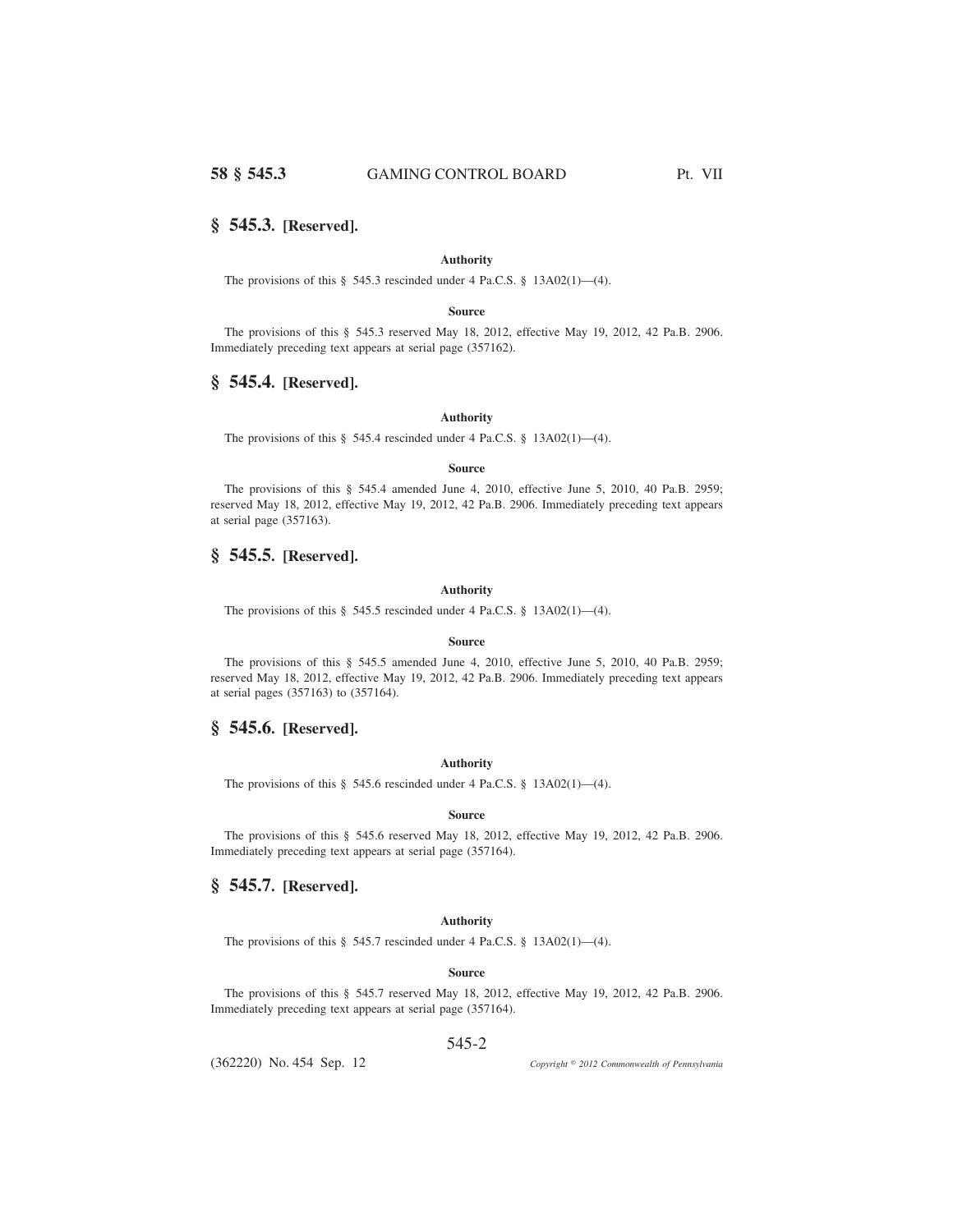# **§ 545.8. [Reserved].**

#### **Authority**

The provisions of this § 545.8 amended under 4 Pa.C.S. §§ 13A02(1) and (2) and 13A03; rescinded under 4 Pa.C.S. § 13A02(1)—(4).

#### **Source**

The provisions of this § 545.8 amended June 10, 2011, effective June 11, 2011, 41 Pa.B. 2952; reserved May 18, 2012, effective May 19, 2012, 42 Pa.B. 2906. Immediately preceding text appears at serial pages (357164) to (357165).

## **§ 545.9. [Reserved].**

### **Authority**

The provisions of this § 545.9 rescinded under 4 Pa.C.S. § 13A02(1)—(4).

#### **Source**

The provisions of this § 545.9 amended July 9, 2010, effective July 10, 2010, 40 Pa.B. 3827; reserved May 18, 2012, effective May 19, 2012, 42 Pa.B. 2906. Immediately preceding text appears at serial pages (357165) to (357167).

## **§ 545.10. [Reserved].**

## **Authority**

The provisions of this  $\S$  545.10 rescinded under 4 Pa.C.S.  $\S$  13A02(1)—(4).

## **Source**

The provisions of this § 545.10 amended June 4, 2010, effective June 5, 2010, 40 Pa.B. 2959; reserved May 18, 2012, effective May 19, 2012, 42 Pa.B. 2906. Immediately preceding text appears at serial page (357167).

## **§ 545.11. [Reserved].**

## **Authority**

The provisions of this § 545.11 rescinded under 4 Pa.C.S. § 13A02(1)—(4).

#### **Source**

The provisions of this § 545.11 reserved May 18, 2012, effective May 19, 2012, 42 Pa.B. 2906. Immediately preceding text appears at serial pages (357167) to (357169).

## **§ 545.12. [Reserved].**

### **Authority**

The provisions of this § 545.12 amended under 4 Pa.C.S. §§ 13A02(1) and (2) and 13A03; rescinded under 4 Pa.C.S. § 13A02(1)—(4).

## 545-3

(362221) No. 454 Sep. 12